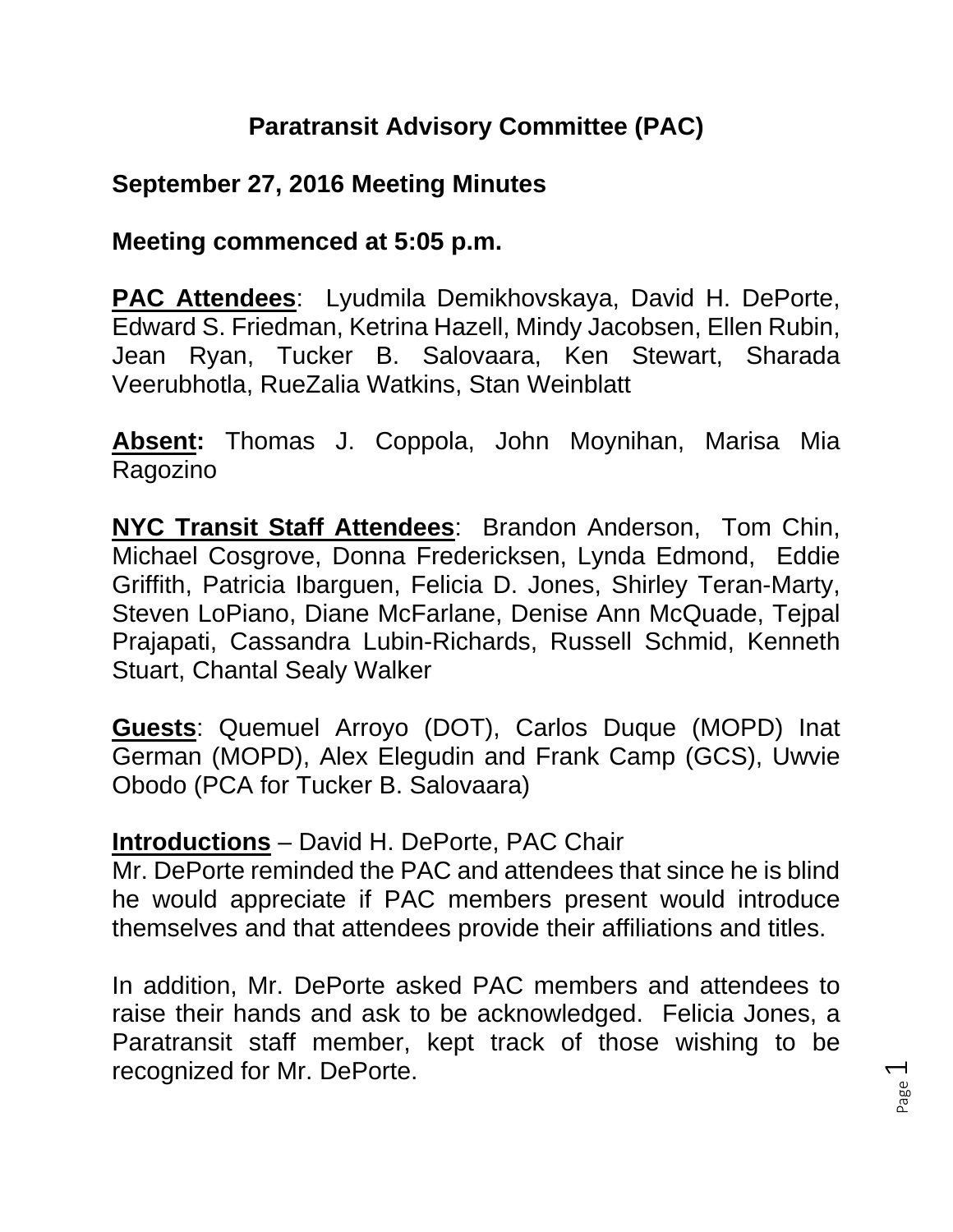Mr. DePorte reminded PAC members that they would be limited to one question or one comment at a time.

# **Announcements** – PAC Chair David H. DePorte

Mr. DePorte informed the committee that Russell Schmid Paratransit staff member wished to address the PAC. Mr. Schmid informed the Committee that he was retiring on November 4 after 23 and a half years with Paratransit. All thanked Russell and wished him well on his retirement.

**I. Approval of Minutes** – PAC Chair David H. DePorte Mr. DePorte called for the approval of the July 19, 2016 minutes and asked if PAC members had any corrections or changes to the minutes. Hearing none, Ken Stewart moved to approve minutes and Ellen Rubin seconded the motion. Minutes approved unanimously

**II. AAR Service Report** – Vice President Steve LoPiano As requested by the Committee, Vice President LoPiano provided a summary of the Paratransit Report.

Registrants increased 4.0% comparing 139,970 Registrants in July 2015 to 145,621 registrants in July 2016.

Trips scheduled decreased 4.1% comparing 569,319 Trips Scheduled in July 2015 to 545,975 Trips Scheduled in July 2016.

Trips completed decreased 4.0% comparing 540,159 Trips Completed in July 2015 to 518,417 Trips Completed in July 2016.

Customer No-Shows decreased 14.7% comparing 9,017 Customer No-Shows in July 2015 to 7,692 Customer No-Shows in July 2016.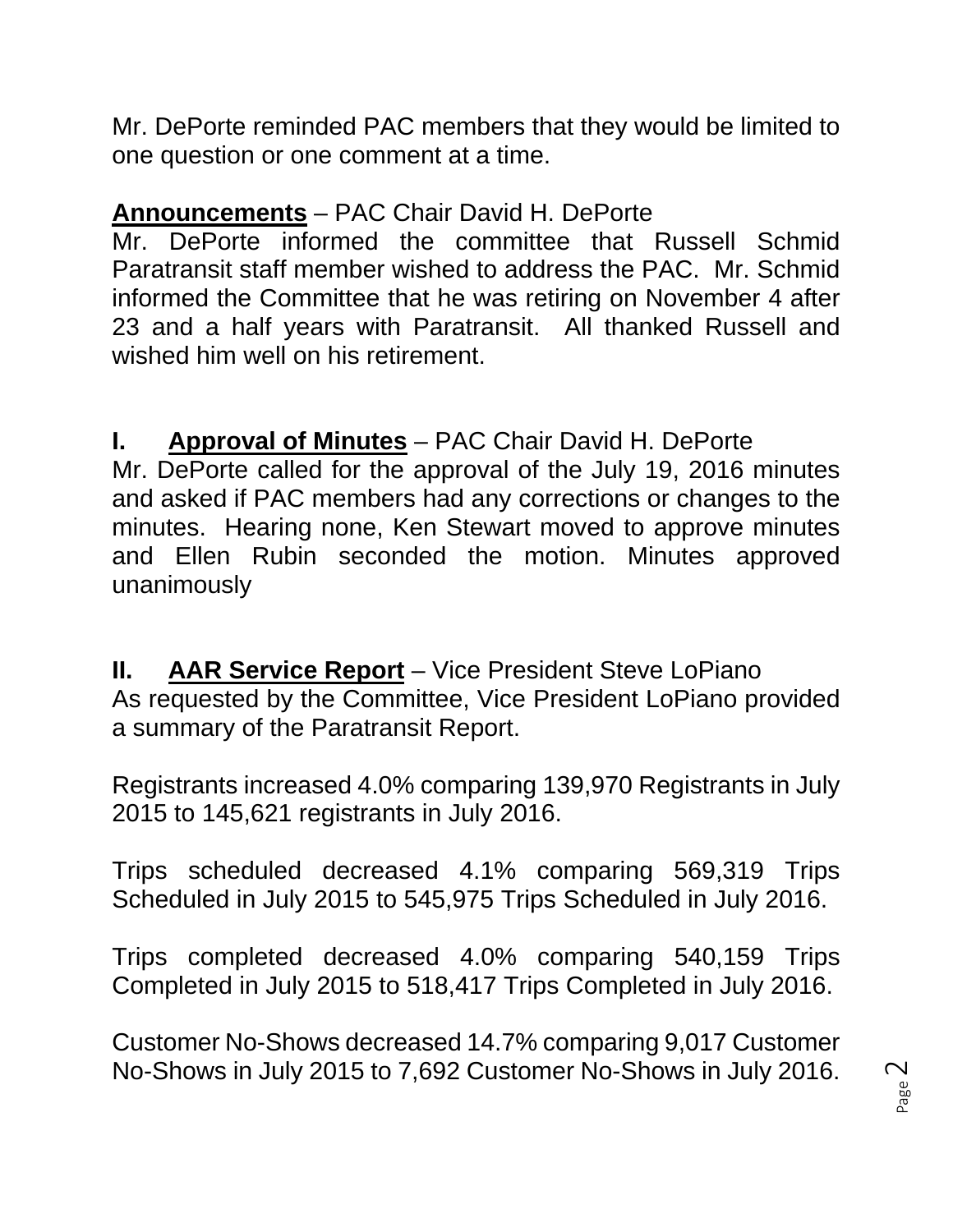Carrier No-Shows decreased 66.6% comparing 1,496 Carrier No-Shows in July 2015 to 500 Carrier No-Shows in July 2016.

Total No-Shows decreased 24.0% comparing 13,718 Total No-Shows in July 2015 to 10,426 Total No-Shows in July 2016.

On Time Performance increased 3.6% comparing 90.9% On Time Performance in July 2015 to 94.5% On Time Performance in July 2016.

Appointments on Time increased 3.0% comparing 88.0 % in July 2015 to 91.1% in July 2016.

Late Trips by Carrie decreased 47.4% comparing 36,337 Late Trips by Carrier in July 2015 to 19,118 Late Trips by Carrier in July 2016.

Complaints increased 14.7% comparing 2,659 complaints in July 2015 to 3,051 complaints in July 2016.

There was a 17.9% increase in complaints per 1,000 boardings comparing 3.50 complaints per 1,000 boardings in July 2015 to 4.12 complaints per 1,000 boardings in July 2016.

Commendations increased 3.3% comparing 569 Commendations in July 2015 to 588 Commendations in July 2016.

Total Boardings decreased 2.7% comparing 759,993 Total Boardings in July 2015 to 739,718 Total Boardings in July 2016.

#### **PAC Comments**

Jean Ryan asked why total boardings are going down. Vice President Steve LoPiano responded that ridership had dropped in 2014 and has remained flat at about 6.4 million annual trips.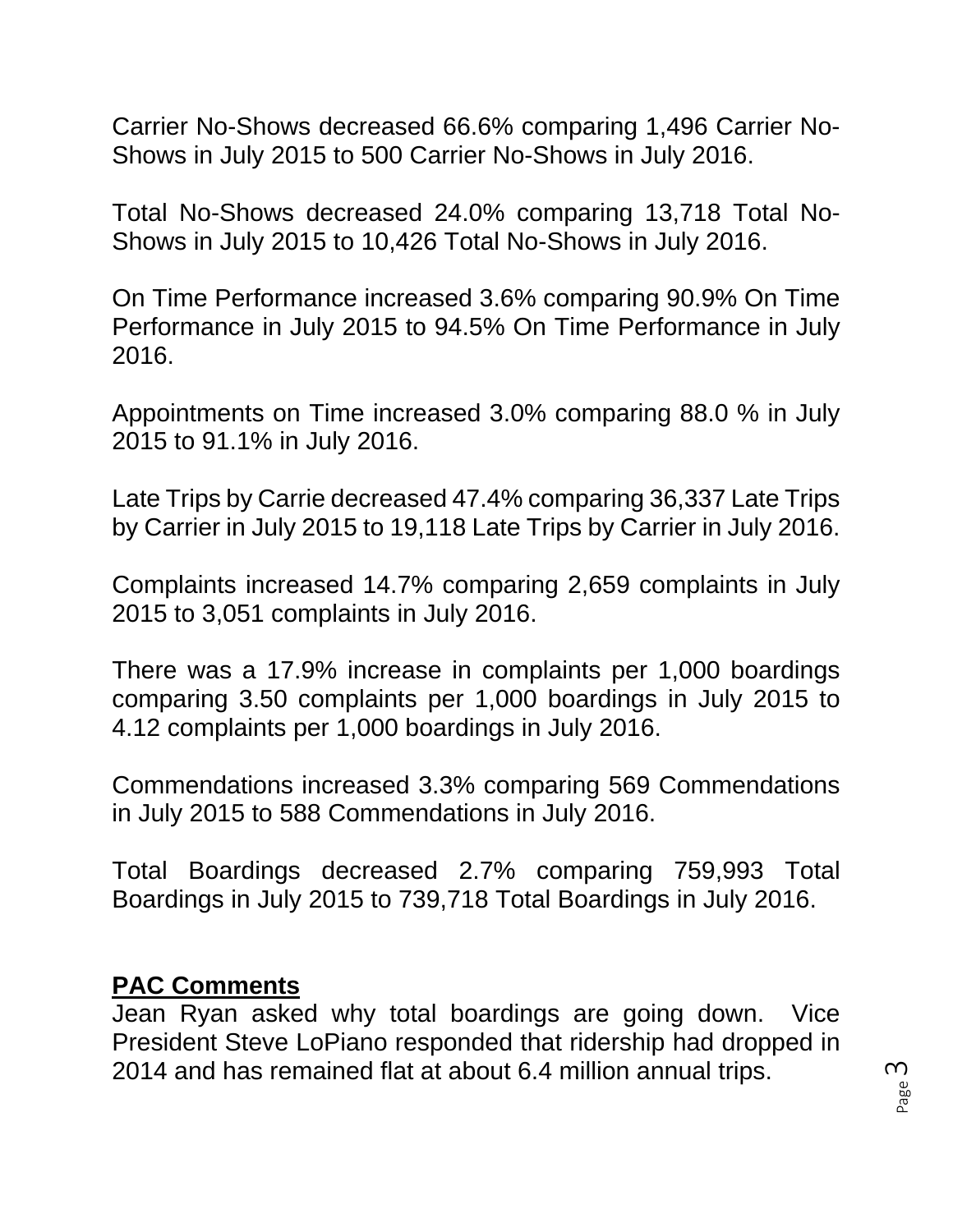# **III. PAC Topic** – Frank Camp, GCS

The process and accuracy of information supplied by Travel Services concerning vehicle location and ETAs

How a call is handled by Travel Services depends on several factors such as which type of service, broker service, vouchers or Access-A-Ride the trip was assigned to. In addition, consideration must be given to the type of vehicle that the customer is able to use. When a customer calls Travel Services, a Customer Care Associate (CCA) answers the call, the CCA looks at ADEPT for information about the customer's trip. If the customer is on Broker service, the CCA does not have access to specific information concerning the trip. In such cases, the customer is referred to the Broker responsible for his/her trip.

If the customer's trip was scheduled with a Dedicated Carrier, the CCA can view the status of the trip on ADEPT. If a particular route is running late, it is color coded red on screen. ETAs are not given unless asked for. However, the location of a vehicle is given and the CCA can use AVLM to locate the vehicle. Information about customer particulars and trip particulars are in ADEPT, as well as notes from customer calls entered by other CCAs and notes entered by carrier dispatchers.

Ken Stewart asked what the CCAs see when they look at the screen. Mr. Camp responded the CCA sees a grid type map. There is a 2 minute delay that occurs between pings that signal the vehicle's location as it moves along its route. The most accurate information that CCAs can provide is the vehicle's location.

During the 30-minute waiting period, customers may be placed on hold when calling for an update on the vehicle's arrival time so the CCA can check AVLM to see if the vehicle is in another borough. You'll be asked at the 30-minute mark if you want to wait for the vehicle or want a taxi. After the 30-minute waiting period, the CCA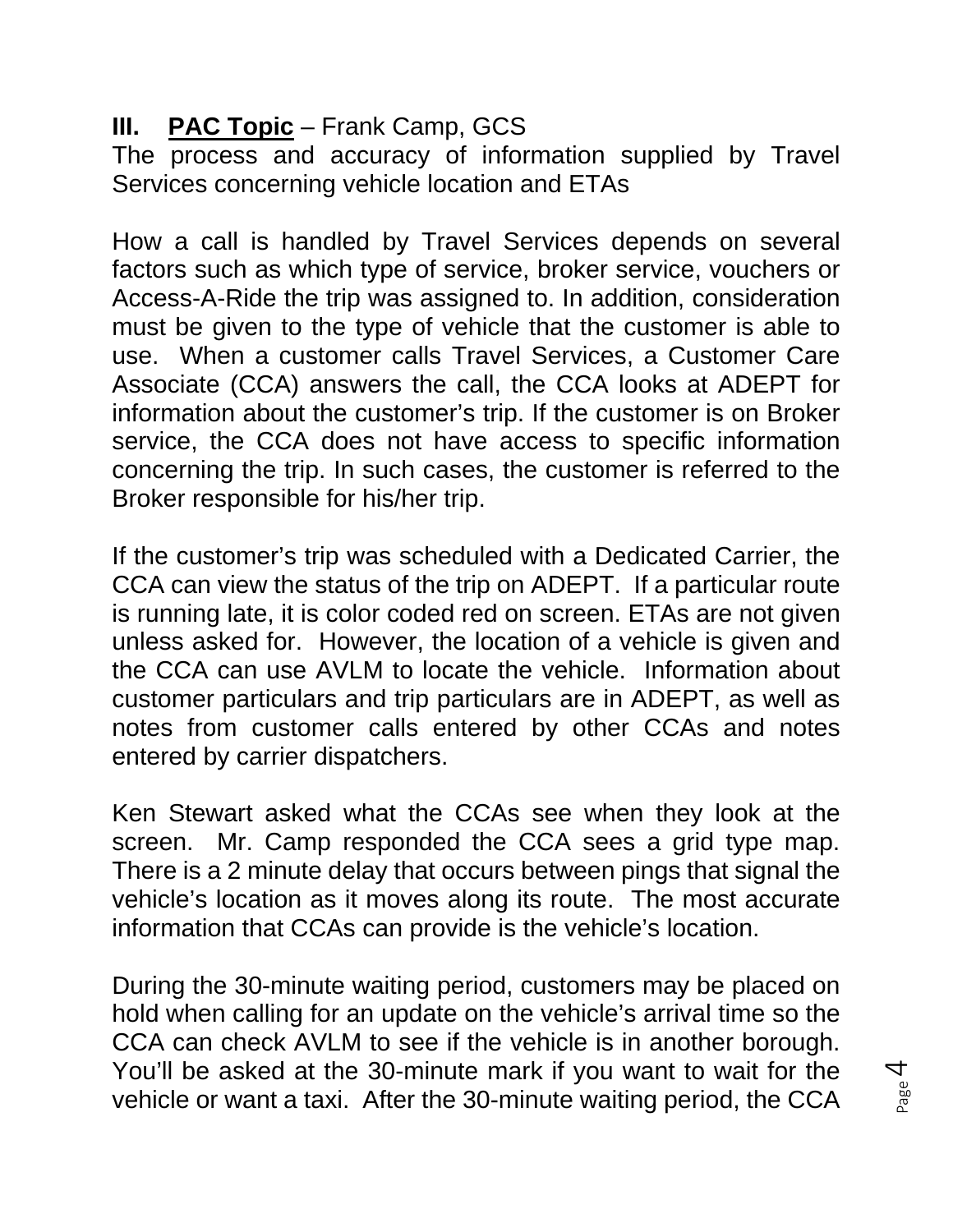will call the carrier unless the vehicle is a few blocks away. They will offer a taxi or search for another vehicle in the area that can pick you up.

A Presentation regarding how AVLM works was given by Tejpal Prajapati of NYCT. ADEPT currently does not provide updated ETAs based on the vehicle's GPS position but relies on the last trip activity on the route. Essentially, ADEPT currently does not use the most up-to-date vehicle location to calculate ETAs. This presentation will be sent to PAC members.

# **Discussion/Member Feedback:**

### **ETAs**

Edward S. Friedman asked if AVLM is able to ping data every two minutes, "What is preventing more up-to-date ETA information from being supplied?" Tejpal responded that AVLM and ADEPT are two different systems and ADEPT predates AVLM. ADEPT currently does not take advantage of the 2 minute pings when calculating ETAs. We are looking into enhancing ADEPT to better take advantage of the current AVLM information enabling more accurate ETAs.

Ms. Ryan said that when she inquires about a vehicle, she is told where the vehicle is but not if there are other pickups or drop offs prior to the vehicle arriving at her location. Ms. Ryan suggested providing this additional information.

RueZalia Watkins said she asks if there are pickups before or after her pickup and David DePorte said he does that, too. Vice President LoPiano agreed it is not enough to know where the vehicle is. However, if you have a computer or cell phone you will be able to look up information concerning your vehicle through "Where is My Trip" which will show where your vehicle is and the pickups/drop offs to be made while the vehicle is enroute to your location. .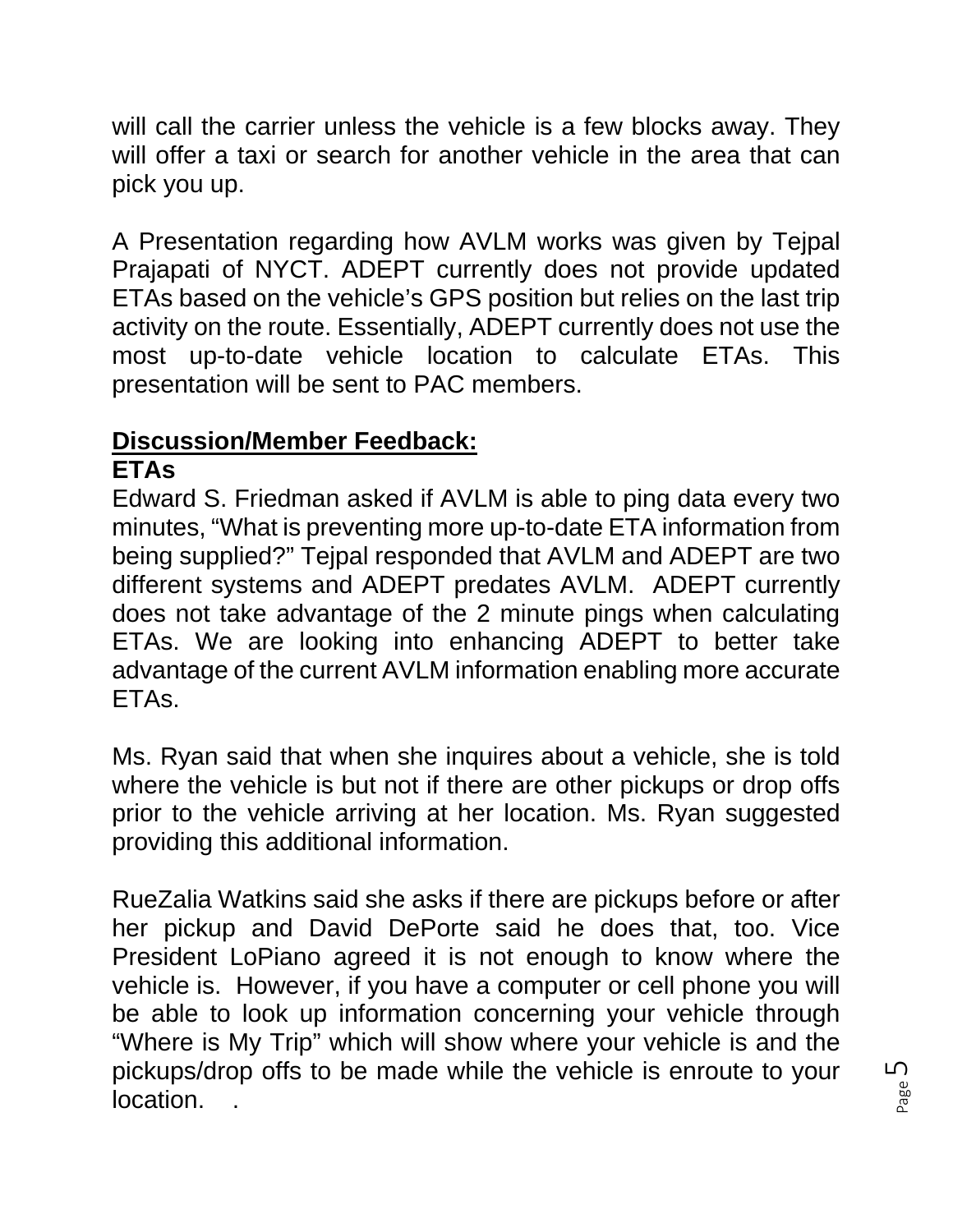Mr. Friedman suggested that along with providing streets the neighborhood should also be integrated into the system.

David DePorte cited a recent experience concerning an inquiry made to Travel Services. David was in the Lobby of his building and he called Travel Services and asked where his vehicle was. The Customer Care Associate told him that the vehicle is on the Bruckner and the driver expected to arrive in half an hour. However, the vehicle arrived in 10 minutes.

Vice President LoPiano responded, "Your experience is similar to others. When the system is updated it will be more accurate." With "Where's My Trip" if you have a computer or cell phone you will be able to look up information concerning your vehicle. We are also looking to put Broker vehicles on the same system. This will give us a feed from their GPS and our system will continuously update.

#### **Robo-Calls**

Ellen Rubin said she noticed that she is not getting robo-calls announcing that the vehicle is near until she is in a vehicle. Tejpal informed the PAC that there was a technical problem with the system last week and it was being addressed. Vice President LoPiano said the system enhancements expected in mid-2017 will improve the accuracy of the robo-calls.

Lyudmila Demikhovskaya asked if robo-calls are coming from Paratransit that tell customers to "come outside your vehicle is here." Confirmed with Scheduling Officer Thomas Chin that calls advising customers that their vehicle is outside are made by the Carrier Dispatcher or the vehicle's driver.

#### **Interaction with CCAs**

Ken Stewart asked what is the best information to give Travel Services, your AAR ID number, name, telephone number?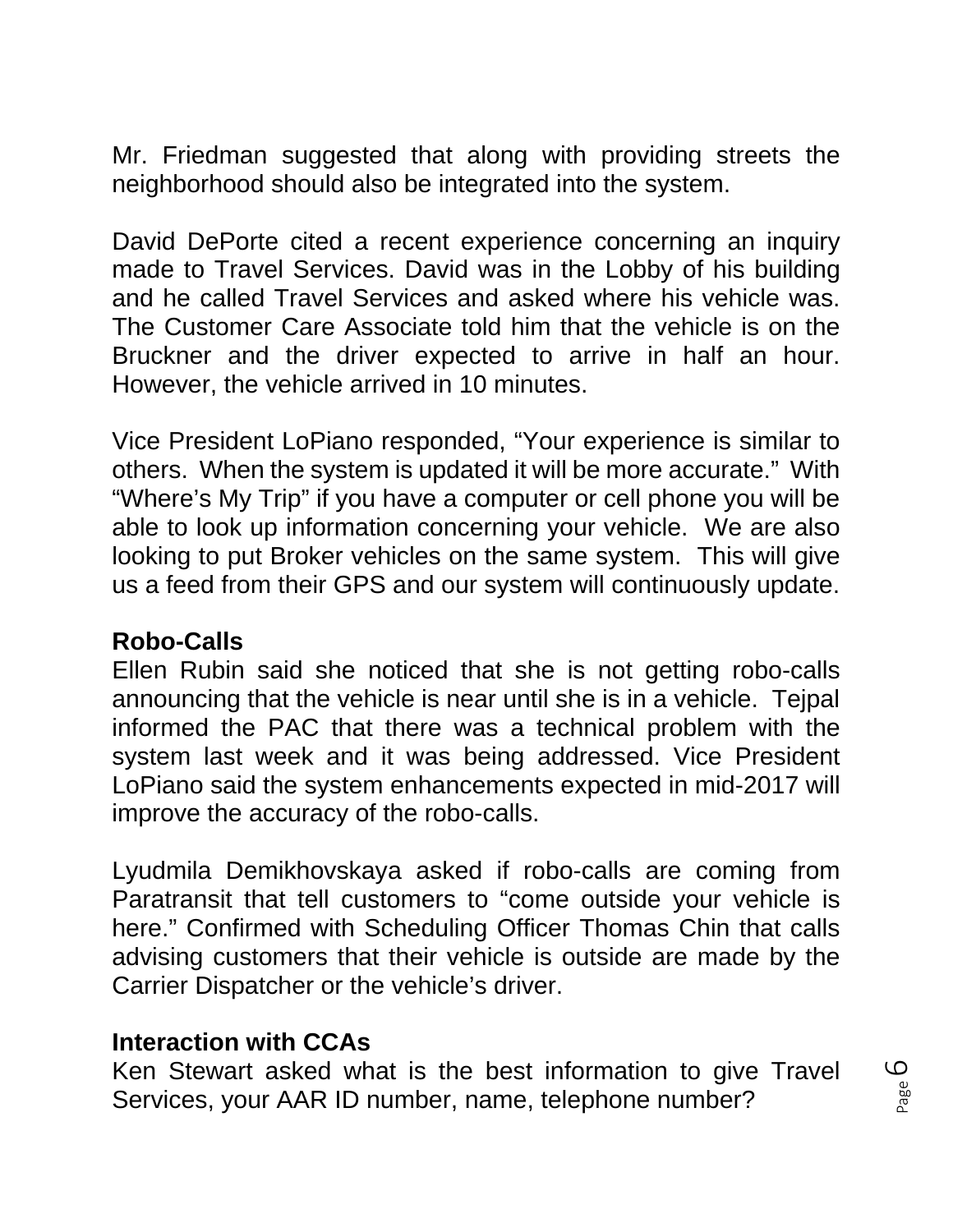Sharada Veerubhotla asked is there a proposal to educate the public about why questions are asked when they call Travel Services.

Paratransit advised that the CCA asks for your name and AAR ID number when you call and then you inform the CCA what you're calling about. All this information is in the Guide to AAR Service and on our webpage http://web.mta.info/nyct/paratran/guide.htm.

### **General**

Tucker B. Salovaara said I understand that you're trying to rebuild the system but sometimes drivers turn off the system. Vice President LoPiano responded that dispatchers monitor routes and make sure the units are on. Systems can go down while in service but this is rare. We have a procedure that carriers are to test the system in vans and a vehicle should not be fielded if the AVLM is not working. We are looking at possible backup systems for the vehicles that are phone or tablet based.

Mindy Jacobsen said she is hoping someone is looking over the routes because routes are not direct and this increases travel time. Vice President LoPiano responded that we are looking into scheduling engines that will provide more direct trips and efficient schedules.

# **IV. Paratransit Topic – Eligibility**

Vice President LoPiano reviewed the Paratransit organizational chart and explained that he would introduce a unit head at each meeting that will describe what their unit does. For this meeting Vice President LoPiano introduced Diane McFarlane, Eligibility & Planning Officer. Diane proceeded to explain the eligibility unit and process.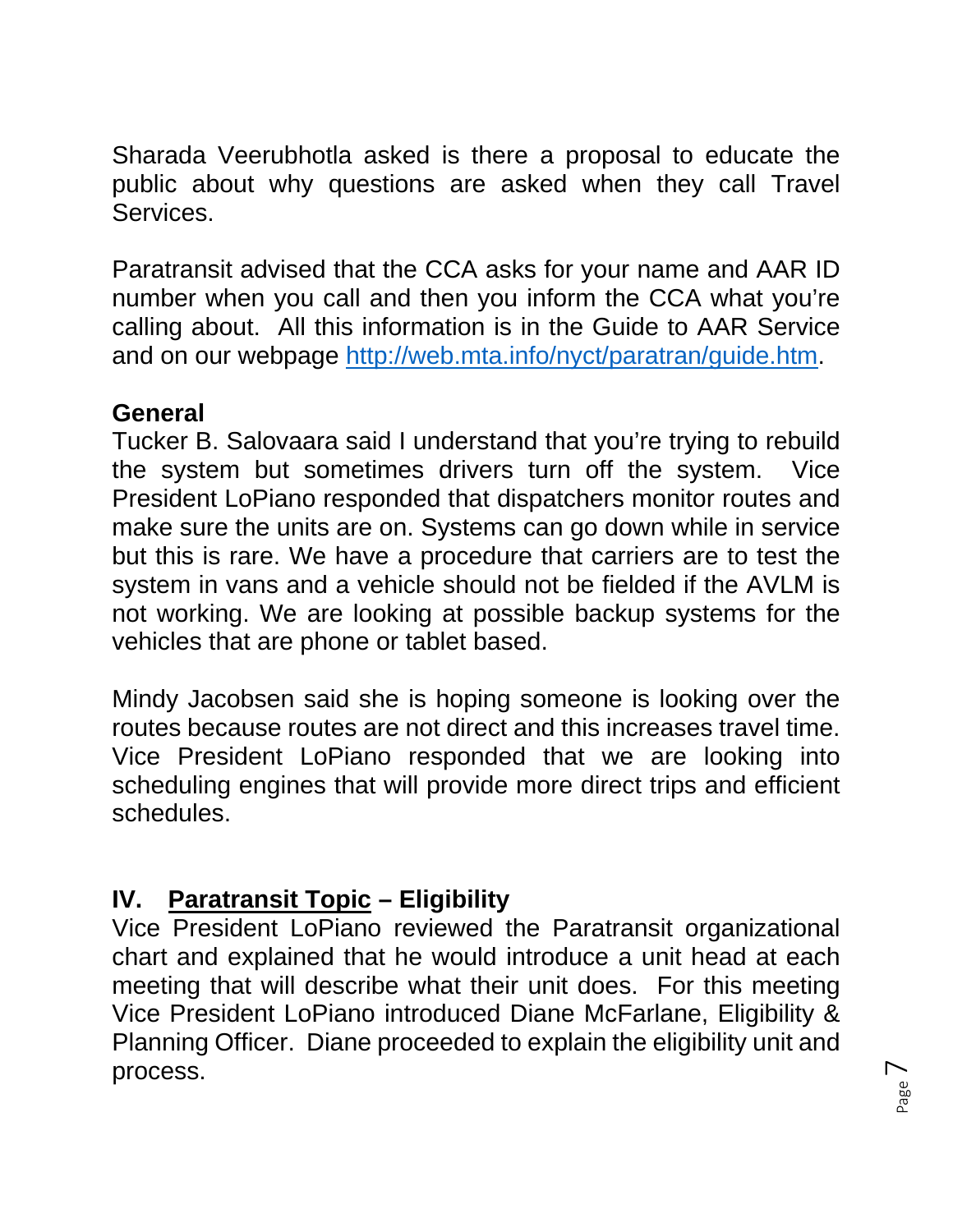An applicant must call the Eligibility Information Center and give the agent his/her name, address and telephone number and agree on a mutually acceptable date and time for an appointment at an assessment center in his/her borough. Then a letter is sent to the applicant with a brochure "How to Apply or Recertify for Access A-Ride Paratransit Service" and an Access-A-Ride Application is to be completed and taken to their assessment. Currently, 100% of applicants are required to appear for an in-person assessment.

As a result of the Jorge v. NYCT Class Action Lawsuit, no one will be denied access to apply for AAR based on language because we now have use of a Language Line. We have English and a few Spanish speaking staff members but Language Line handles 200 languages and will help to identify the language spoken and translate. Written applications are available in five languages.

Presumptive eligibility is given to an applicant or recertifying customer for two days before and one day after an appointment so the customer can be transported to and from the assessment center. At the assessment center the customer states his/her preferred language and then we will use the Language Line. Eligibility has 21 days within which to make a determination of the customer's eligibility. If Eligibility is unable to make a timely eligibility determination then a customer is given presumptive eligibility until the eligibility determination is made.

Caldwell v. NYC Transit kicks in now. If, for example, you had full service and you were recertified and as a result of the recertification, you were given a determination other than full service and you appeal, you will keep full service while you appeal. Once you receive your determination letter and you are not satisfied with the decision, you have a right to appeal the new eligibility determination. The new eligibility determination will not take effect until 60 days after the recertification date. Within the 60 days you have 30 days from the date of the eligibility determination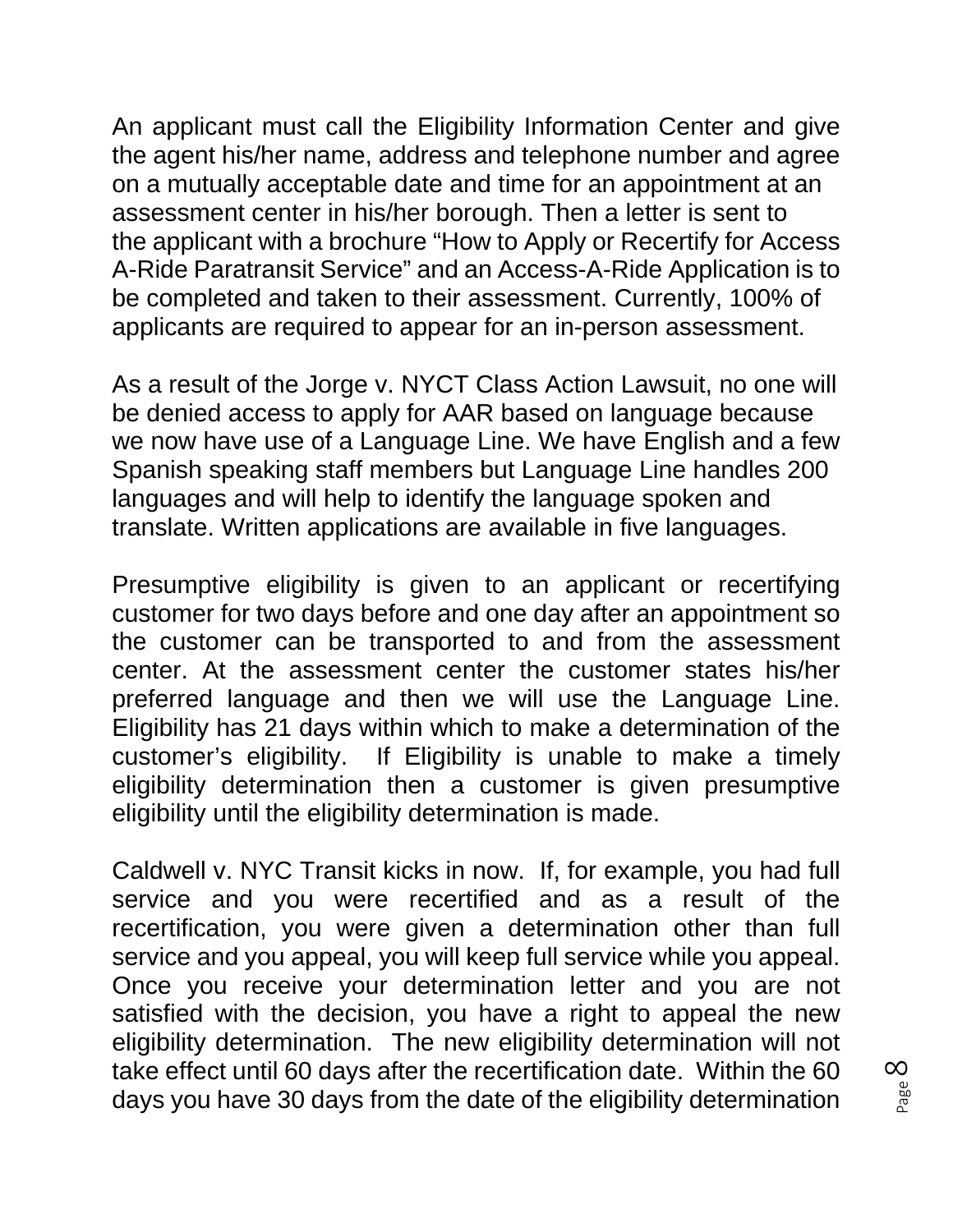to request a copy of your records. Caldwell only applies to customers that are recertifying. You must initiate your request within a reasonable period of time. Eligibility must send your file to you within 30 days and may have to fax or email it to you so that you receive it within 30 days from your request.

Appeal – You can only appeal the determination made on your current AAR application. Eligibility has 30 days within which to make a decision on your appeal. A new condition cannot be raised during the appeal. If you have a new condition you must reapply. If you lose your appeal of the determination of your current application which granted you conditional eligibility (when formerly you had full eligibility), you will now have conditional eligibility such as Distance: 1-2 city blocks.

Within Eligibility, misconduct appeals are handled. Misconduct decisions are usually made whether to suspend or terminate. With certain misconduct, under the law if it's illegal or violent we are able to suspend or terminate immediately. Otherwise, a suspension or termination does not occur until due process.

Under No-Shows/Late Cancellations, a no-show occurs when the AAR vehicle arrives within the 30-minute pick-up window (waiting period) and the customer does not board within five minutes. There is a 30-minute window for the vehicle to arrive which begins at a customer's pick-up time. For example, if a customer has an 11 a.m. pick up and the vehicle arrives at 11:30 a.m., the vehicle is on time. If the customer shows up at 11:38 a.m. and the vehicle has already left the pick-up location, it is considered a no-show. A Late Cancellation occurs when a customer cancels a trip less than two hours before the scheduled trip. If you are suspended under the No-Show/Late Cancellation policy, your subscription service is immediately suspended and you have to wait 30 days before you can apply again.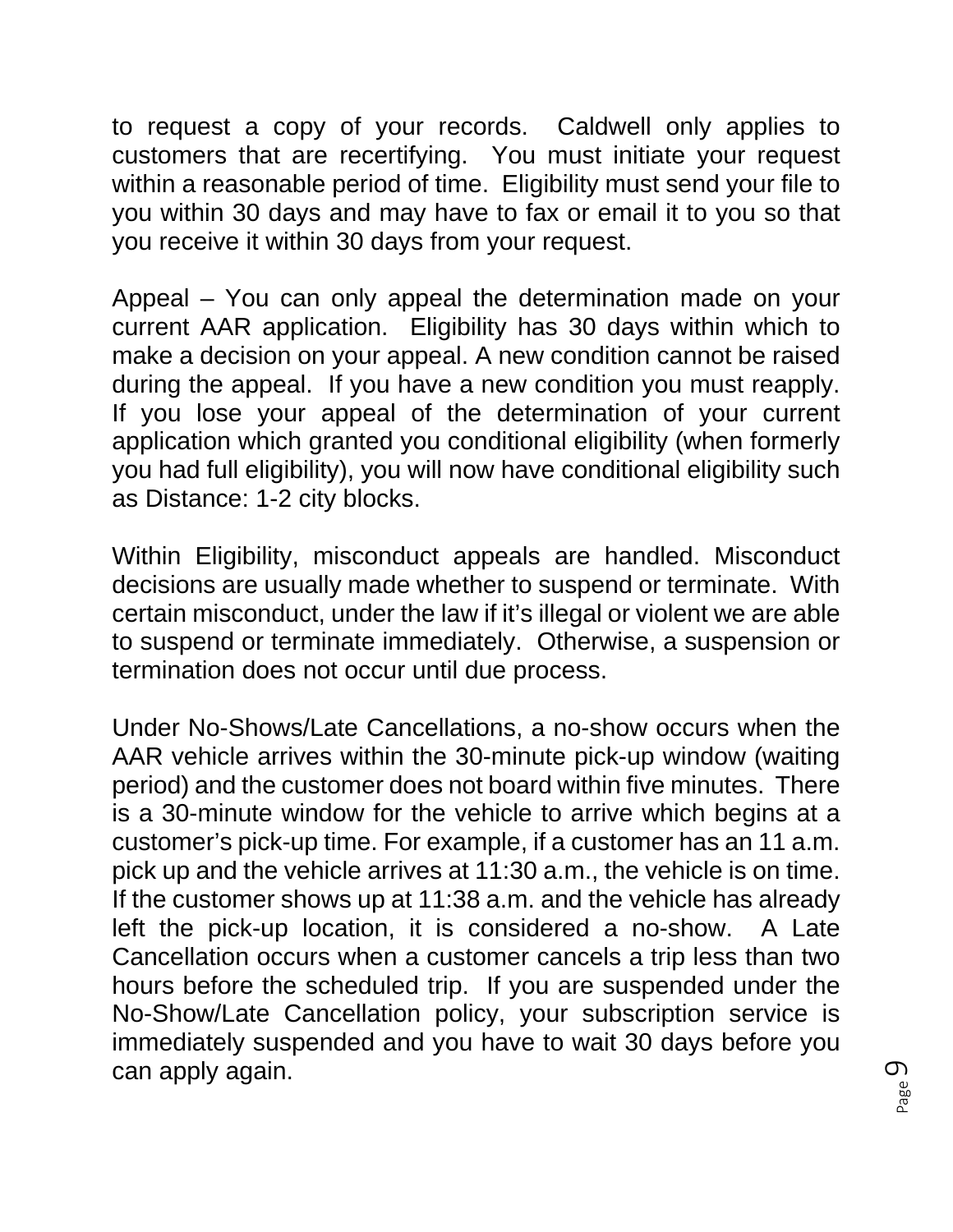There is a difference between a right to Due Process and a Privilege. Subscription service is a privilege and may be cancelled any time.

**V. Election of the Vice Chairperson**– Chair David H. DePorte Prior to discussing Eligibility, David DePorte reminded the committee that there was business that had to be attended to and moved to vote on the selection of a Vice Chair.

Ken Stewart nominated Ellen Rubin for Vice Chair Luda Demikhovskaya seconded

Tucker Salovaara nominated Edward Friedman for Vice Chair RueZalia Watkins seconded

A vote was taken with 8 votes casted for Ellen Rubin and 4 votes casted for Edward Friedman. Ellen Rubin was elected Vice Chair.

# **Discussion/Member Feedback**:

#### **Suspensions**

Mr. Friedman asked if we send out warning letters. Eligibility & Planning Officer Diane McFarlane responded, "Warning letters are initially sent and if behavior does not improve after the warning letter then you will be subjected to a suspension."

Jean Ryan asked if a customer would be suspended after receiving seven violations in one month. Eligibility & Planning Officer Diane McFarlane responded, "Not in one month."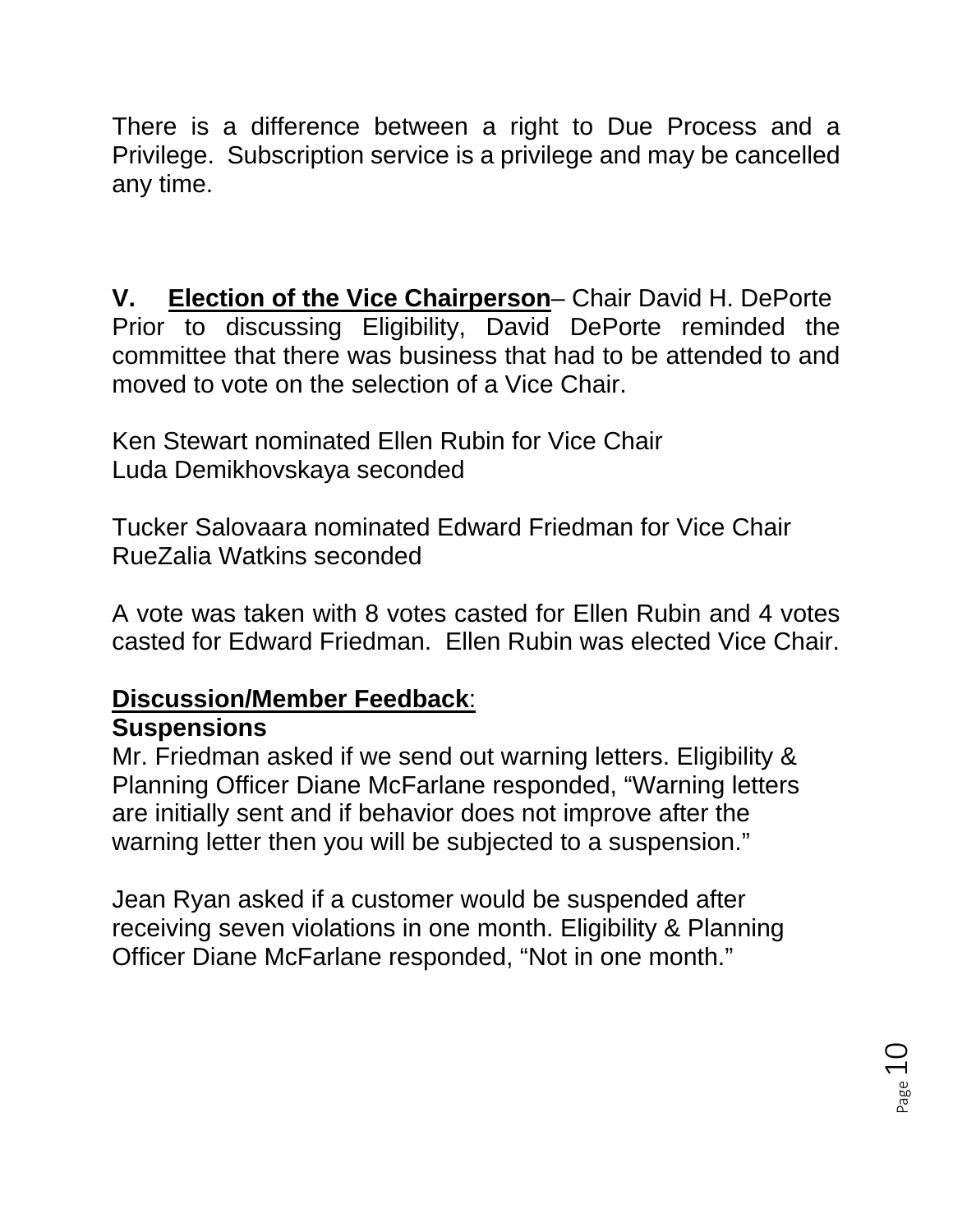#### **Equipment Changes**

Ms. Demikhovskaya asked, "If you have an equipment change do you have to reapply?" Eligibility & Planning Officer Diane McFarlane responded, "Yes, you must."

# **Recertification**

An inquiry was made if a customer is approaching his/her expiration date will he/she receive a call or a letter. Eligibility & Planning Officer Diane McFarlane responded, "Recertification packets are sent out approximately two months prior to a customer's expiration date."

### **Language Lines**

Eligibility & Planning Officer Diane McFarlane responded to a question about accommodating individuals who speak other languages. "If we receive a request for another language, we can accommodate 200 languages via NYC Transit's Language Line." Printed material is also readily available in five languages. An applicant's rights will not be effected due to a preference for an alternate language.

Mr. Friedman asked if the language line is available throughout New York City Transit and Eligibility & Planning Officer Diane McFarlane responded, "The Language Line is available throughout our system."

Ms. Veerubhotla asked if Eligibility can email records and Eligibility & Planning Officer Diane McFarlane responded, "If you give us your email."

## **Non-Dedicated Service**

Ms. Rubin asked as the number of yellow and green taxis increase will customers be offered more use of taxis. Vice President Steve LoPiano responded that the taxi reimbursement program requires